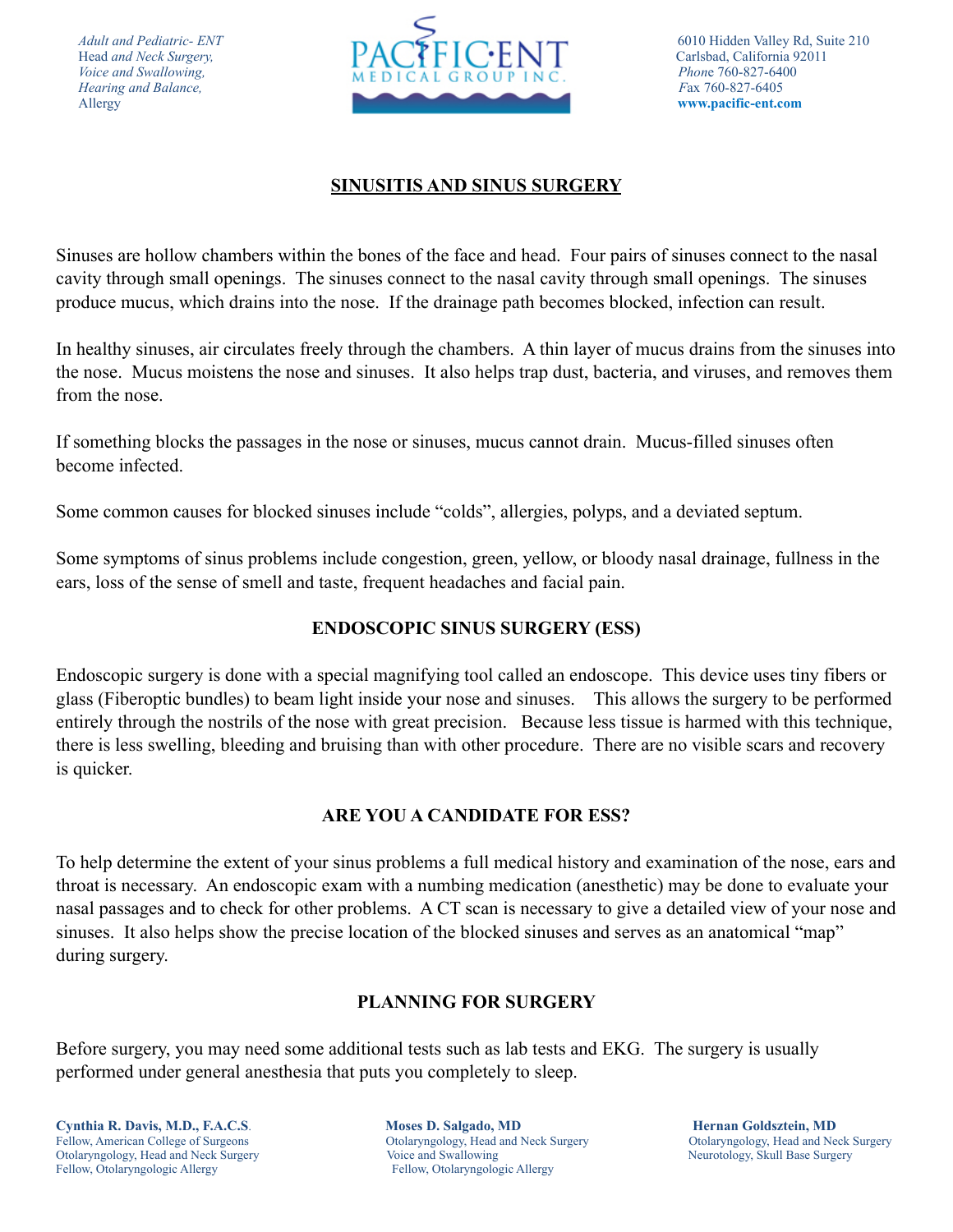## **In preparing for surgery, you will need to do the following:**

- 1. Don't take any medications containing aspirin, naproxen or ibuprofen during the 2 weeks before surgery.
- 2. Tell the doctor about any medications, supplements, or herbal remedies you take. Ask if you should stop taking them before surgery.
- 3. Arrange for an adult family member or friend to give you a ride home after the surgery.
- 4. Don't drink or eat after midnight, the night before surgery.

### **DURING SURGERY**

During surgery, an endoscope and other instruments are used to clear your blocked sinuses. Often, more than one area of the nose and sinuses is treated. Polyps may need to be removed before the entrance to a sinus can be widened. If you have a deviated septum, that may need to be corrected to treat the disease within the sinuses.

A **septoplasty** is the procedure to fix a deviated septum. The cartilage and bone that is the middle divider of your nose is reshaped and trimmed. After surgery there is more breathing space. Enough support remains for the nose to maintain its shape.

**Polyps** are growths in the sinus and nose that occur with infection. They may block the sinuses, contributing to the chronic sinus infection. An instrument called a "shaver" or microdebrider is used to remove the polyps without harming nearby tissues.

After the surgery, the blockages will be removed, and air and mucus can drain normally from the sinus cavities.

### **RECOVERY FROM SURGERY**

Most patients recover quickly from surgery. This surgery is usually performed in an outpatient surgery center and you will be able to go home the day of surgery. The first postoperative visit is usually one week after your surgery. Any nasal packing or splints are removed at that visit. The sinuses usually heal within 4-6 weeks of surgery.

Keeping your nasal passages clean and moist will help speed the healing process and prevent scarring. As you feel better, you can start returning to your normal activities.

### **RISKS AND COMPLICATIONS**

Endoscopic surgery has a high rate of success but does carry the same risks as any other surgery. Problems include:

Infection Bruising